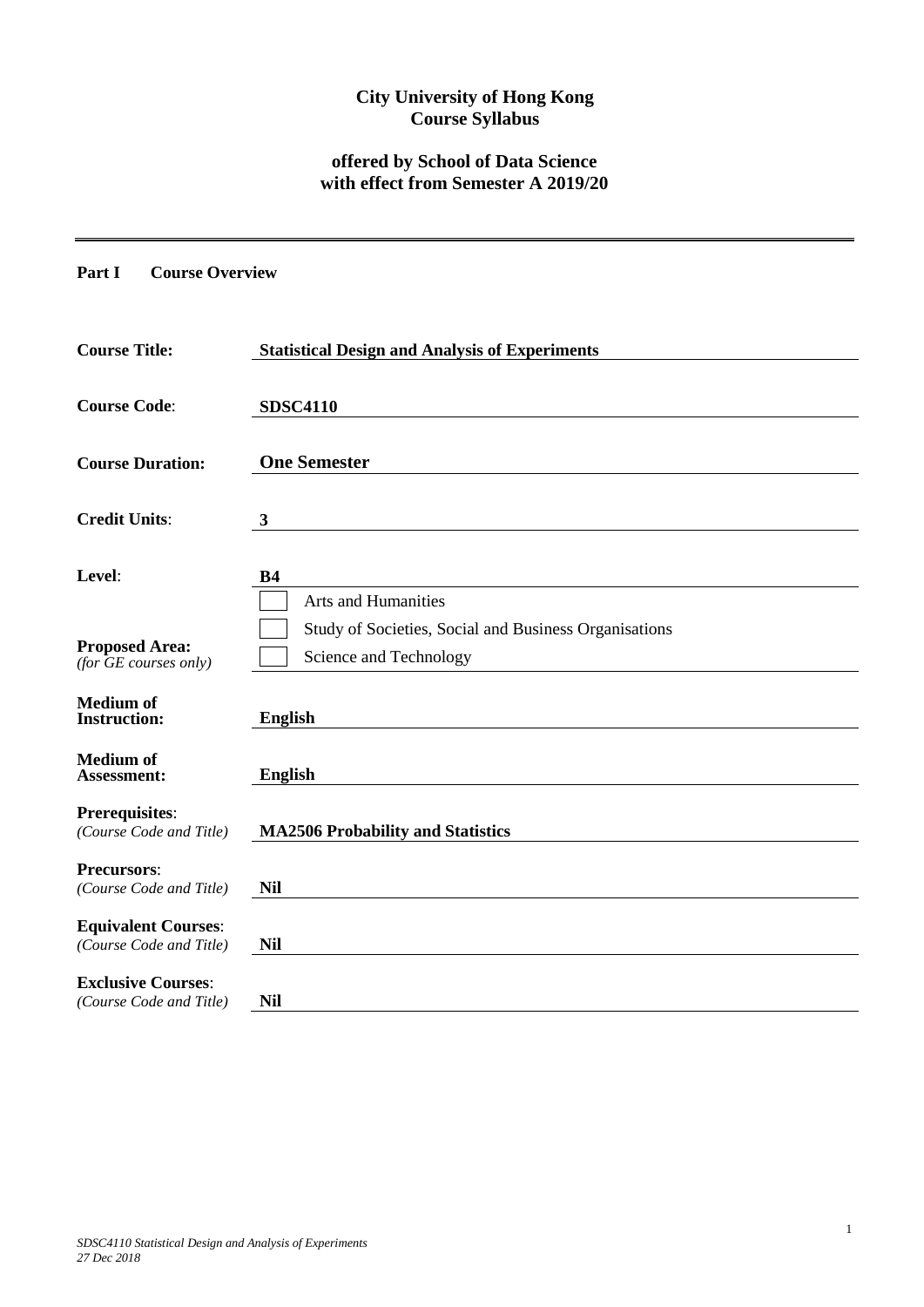## **Part II Course Details**

#### **1. Abstract**

*(A 150-word description about the course)*

The aim of this course is to provide students with an understanding of design of experiments and advanced statistical data analysis methods in quality engineering. The principles and techniques of experimental design for systematic data collection, estimation of statistical models using the collected data, and their practical implementation issues in quality improvement are introduced.

#### **2. Course Intended Learning Outcomes (CILOs)**

*(CILOs state what the student is expected to be able to do at the end of the course according to a given standard of performance.)*

| No. | $CLOS$ <sup>#</sup>                                                                                                                                                                                  | Weighting*<br>(i f)<br>applicable) | Discovery-enriched<br>curriculum related<br>learning outcomes<br>(please tick where<br>appropriate) |            |    |
|-----|------------------------------------------------------------------------------------------------------------------------------------------------------------------------------------------------------|------------------------------------|-----------------------------------------------------------------------------------------------------|------------|----|
|     |                                                                                                                                                                                                      |                                    | A1                                                                                                  | A2         | A3 |
| 1.  | Define the types of experimental design, and statistical<br>analysis methods.                                                                                                                        | 10%                                | $\sqrt{}$                                                                                           | $\sqrt{ }$ |    |
| 2.  | Apply various types of experimental designs and<br>experimental design principles to efficiently gather data to<br>discover relationships between system parameters or<br>optimize a complex system. | 30%                                | $\mathcal{N}$                                                                                       | $\sqrt{ }$ |    |
| 3.  | Apply statistical analysis methods and model selection<br>principles to correctly analyse experiments.                                                                                               | 30%                                | $\mathbf{A}$                                                                                        | V          |    |
| 4.  | Use statistical software package in data collection and<br>analysis for quality problem solving.                                                                                                     | 10%                                |                                                                                                     | $\sqrt{ }$ |    |
| 5.  | <b>Design</b> experiments and <b>interpret</b> results for specific<br>industrial settings and quality problems.                                                                                     | 20%                                |                                                                                                     | $\sqrt{ }$ |    |
|     |                                                                                                                                                                                                      |                                    |                                                                                                     |            |    |

*\* If weighting is assigned to CILOs, they should add up to 100%.* 100%

*# Please specify the alignment of CILOs to the Gateway Education Programme Intended Learning outcomes (PILOs) in Section A of Annex.* 

*A1: Attitude* 

*Develop an attitude of discovery/innovation/creativity, as demonstrated by students possessing a strong sense of curiosity, asking questions actively, challenging assumptions or engaging in inquiry together with teachers.*

*A2: Ability*

*Develop the ability/skill needed to discover/innovate/create, as demonstrated by students possessing critical thinking skills to assess ideas, acquiring research skills, synthesizing knowledge across disciplines or applying academic knowledge to self-life problems.*

A3: *Accomplishments*

*Demonstrate accomplishment of discovery/innovation/creativity through producing /constructing creative works/new artefacts, effective solutions to real-life problems or new processes.*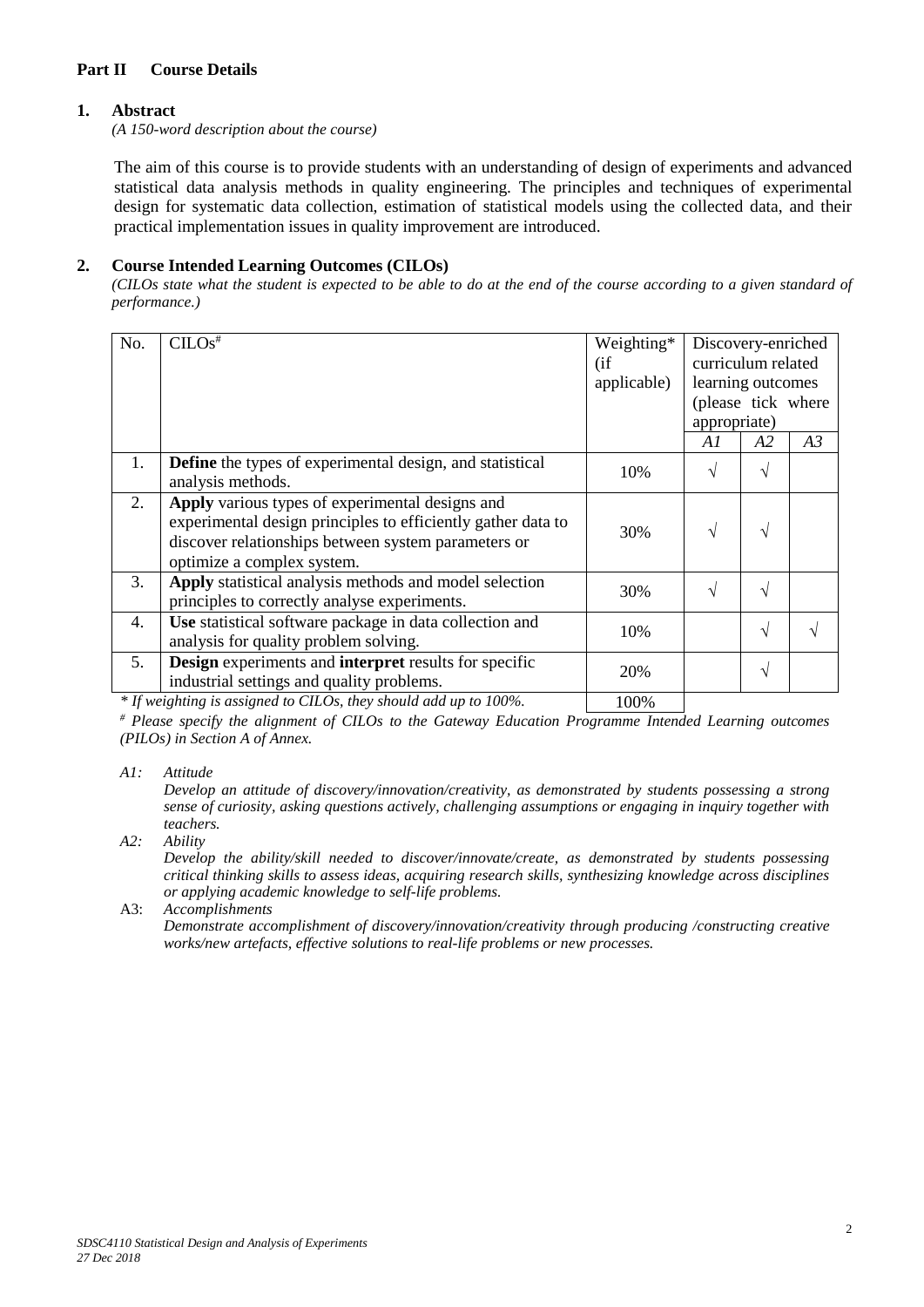## **3. Teaching and Learning Activities (TLAs)**

*(TLAs designed to facilitate students' achievement of the CILOs.)*

| <b>TLA</b>  | <b>Brief Description</b>                    | CILO No. |  |  |  | Hours/week<br>(if applicable) |                    |
|-------------|---------------------------------------------|----------|--|--|--|-------------------------------|--------------------|
|             |                                             |          |  |  |  | 5                             |                    |
| Lectures    | Learning through teaching is primarily      |          |  |  |  |                               | 26 hours/ semester |
|             | based on lectures. Mini-lectures and        |          |  |  |  |                               |                    |
|             | small-group exercises will be used to       |          |  |  |  |                               |                    |
|             | facilitate conceptual understanding and     |          |  |  |  |                               |                    |
|             | industrial applications of various          |          |  |  |  |                               |                    |
|             | statistical tools and techniques.           |          |  |  |  |                               |                    |
| Laboratory/ | The team-based exercises provide            |          |  |  |  |                               | 13 hours/ semester |
| Tutorial    | students with the opportunities to          |          |  |  |  |                               |                    |
| Exercises   | familiarize and apply the statistical tools |          |  |  |  |                               |                    |
|             | learnt during the lectures through          |          |  |  |  |                               |                    |
|             | practical problem solving.                  |          |  |  |  |                               |                    |

#### **4. Assessment Tasks/Activities (ATs)**

*(ATs are designed to assess how well the students achieve the CILOs.)*

| <b>Assessment Tasks/Activities</b>      | CILO No. |  |      |  | Weighting* | Remarks |  |
|-----------------------------------------|----------|--|------|--|------------|---------|--|
|                                         |          |  |      |  |            |         |  |
| Continuous Assessment: 50%              |          |  |      |  |            |         |  |
| Test                                    |          |  |      |  |            | 30%     |  |
| Assignments (four assignments) $\&$     |          |  |      |  |            | 20%     |  |
| Laboratory Work                         |          |  |      |  |            |         |  |
| Examination: $50\%$ (duration: 2 hours) |          |  |      |  |            |         |  |
| Examination                             |          |  |      |  |            | 50%     |  |
| *The weightings should add up to 100%.  |          |  | 100% |  |            |         |  |

For a student to pass the course, at least 30% of the maximum mark for the examination should be obtained.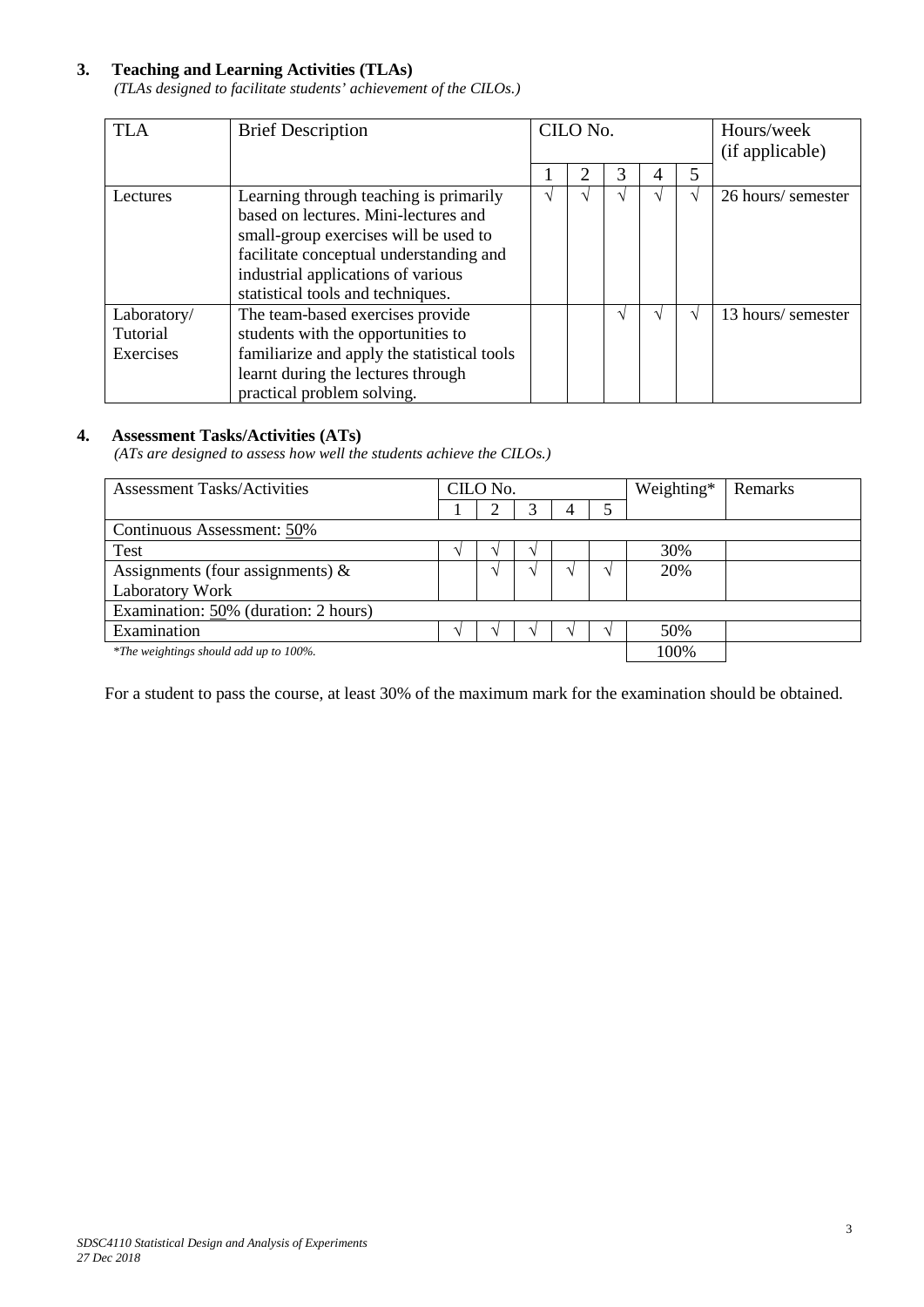## **5. Assessment Rubrics**

*(Grading of student achievements is based on student performance in assessment tasks/activities with the following rubrics.)*

| <b>Assessment Task</b> | Criterion                                                     | Excellent     | Good          | Fair          | Marginal     | Failure  |
|------------------------|---------------------------------------------------------------|---------------|---------------|---------------|--------------|----------|
|                        |                                                               | $(A+, A, A-)$ | $(B+, B, B-)$ | $(C+, C, C-)$ | (D)          | (F)      |
| 1. Test                | 2-hour test to assess students' conceptual understanding of   | High          | Significant   | Moderate      | <b>Basic</b> | Not even |
|                        | experimental design methods and ability to correctly          |               |               |               |              | reaching |
|                        | analyze experiment data.                                      |               |               |               |              | marginal |
|                        |                                                               |               |               |               |              | levels   |
| 2. Assignments $\&$    | Students' ability to analyze data, apply relevant statistical | High          | Significant   | Moderate      | <b>Basic</b> | Not even |
| Lab work               | tools, and draw informed conclusions about an experiment      |               |               |               |              | reaching |
|                        | are assessed. Explanation and presentation of results are     |               |               |               |              | marginal |
|                        | also assessed.                                                |               |               |               |              | levels   |
| 3. Examination         | Examination questions are designed to assess student's        | High          | Significant   | Moderate      | <b>Basic</b> | Not even |
|                        | level of achievement of the intended learning outcomes,       |               |               |               |              | reaching |
|                        | with emphasis placed on conceptual understanding and          |               |               |               |              | marginal |
|                        | correct application, mostly through numerical calculation,    |               |               |               |              | levels   |
|                        | of the various statistical design and analysis of experiments |               |               |               |              |          |
|                        | methodologies.                                                |               |               |               |              |          |

The test, assignments and laboratory report will be numerically-marked, while examination will be numerically-marked and grades-awarded accordingly.